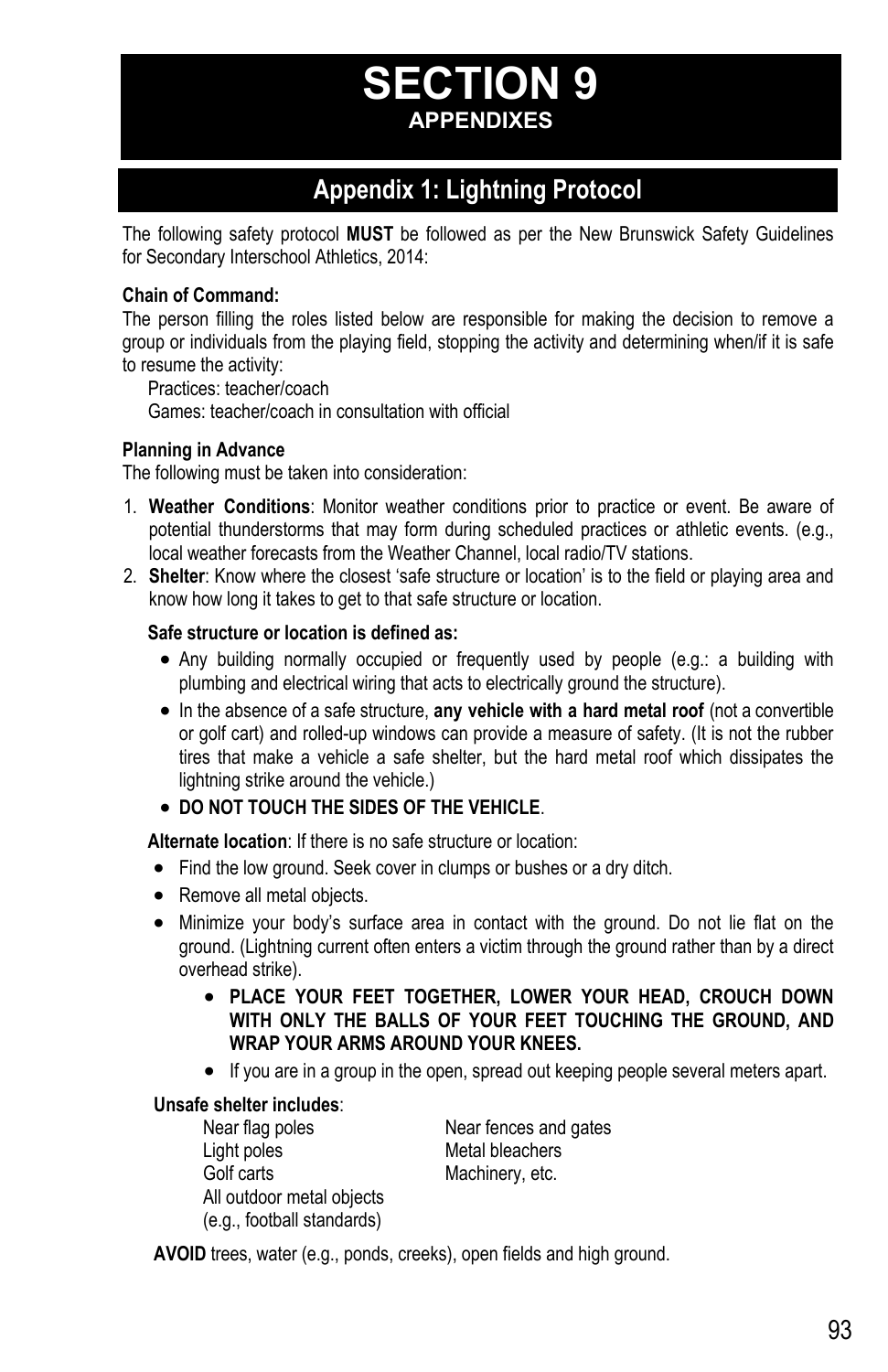**Detection and Response:** When you first see lightning or hear thunder, activate your emergency plan and seek shelter immediately (go to a building or a vehicle.) Lightning often precedes rain, so don't wait for the rain to begin before suspending activities.

Apply the following lightning safety slogan: **'IF YOU SEE IT, FLEE IT; IF YOU HEAR IT; CLEAR IT'.** 

**Resumption of the Activity: Wait a minimum** of 30 minutes from the last visual observation of lightning or sound of the thunder before resuming activities.

Injured persons do not carry an electrical charge and can be handled safely. **Call 911** or send for help immediately. Apply first aid procedures if you are qualified to do so.

# **Appendix 2: Concussion**

Concussion Definition

A concussion is:

- is a traumatic brain injury that causes changes in how the brain functions, leading to signs and symptoms that can emerge immediately or in the hours or days after the injury;
- signs and symptoms can be physical (e.g., headache, dizziness), cognitive (e.g., difficulty concentrating or remembering), emotions/behavioural (e.g., depression, irritability) and/or related to sleep (e.g., drowsiness, difficulty falling asleep);
- may be caused by a jarring impact to the head, face, neck or body, with an impulsive force transmitted to the head, that causes the brain to move rapidly and hit the walls of the skull.
- can occur even if there has been no loss of consciousness (in fact most concussions occur without a loss of consciousness; and, cannot normally be seen on X-rays, standards CT scans or MRI's.

Schools should follow the Concussion Management Procedures as per the New Brunswick Safety Guidelines for Secondary Interschool Athletics.

The NBIAA is **requiring** that coaches complete the free online concussion course "Making Head Way" at www.coach.ca. This course is **mandatory** for all coaches in all NBIAA activities.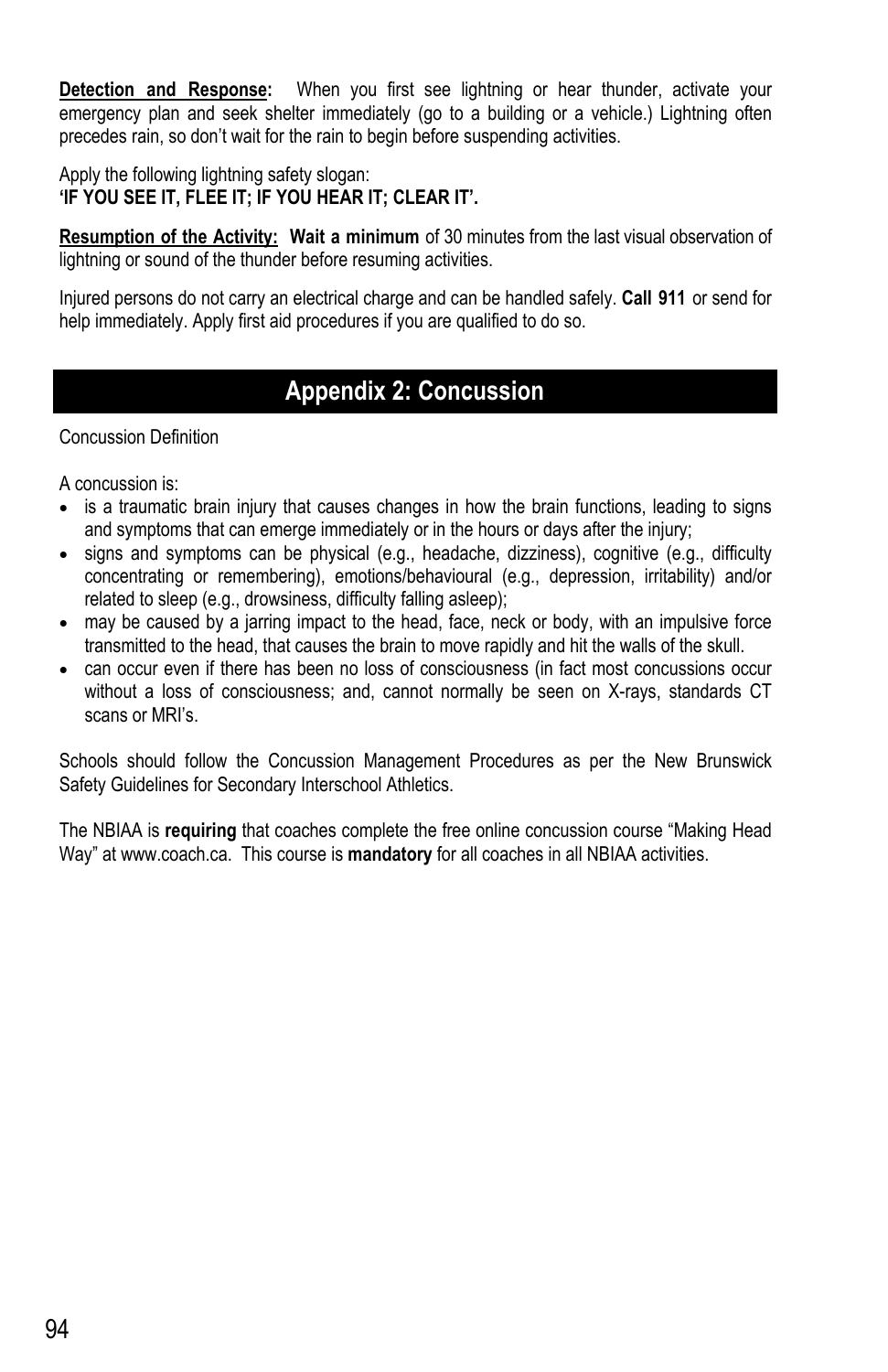### **Section 1.**

Coaches. The Association recommends that every effort shall be made to have all coaches of high school teams selected from members of the faculties of the various schools concerned. All teams should be coached / supervised by a school official or an approved adult sanctioned by the Principal of the school.

### **Section 2**.

Traveling Teams. The Association recommends that every high school team, while traveling, shall be accompanied by a member of the faculty of the school.

### **Section 3.**

Rules. The Association recommends that a copy of NBIAA eligibility regulations be posted in each school.

### **Section 4.**

Health examination. The Association recommends a thorough medical examination for each student prior to participation on an inter-scholastic team.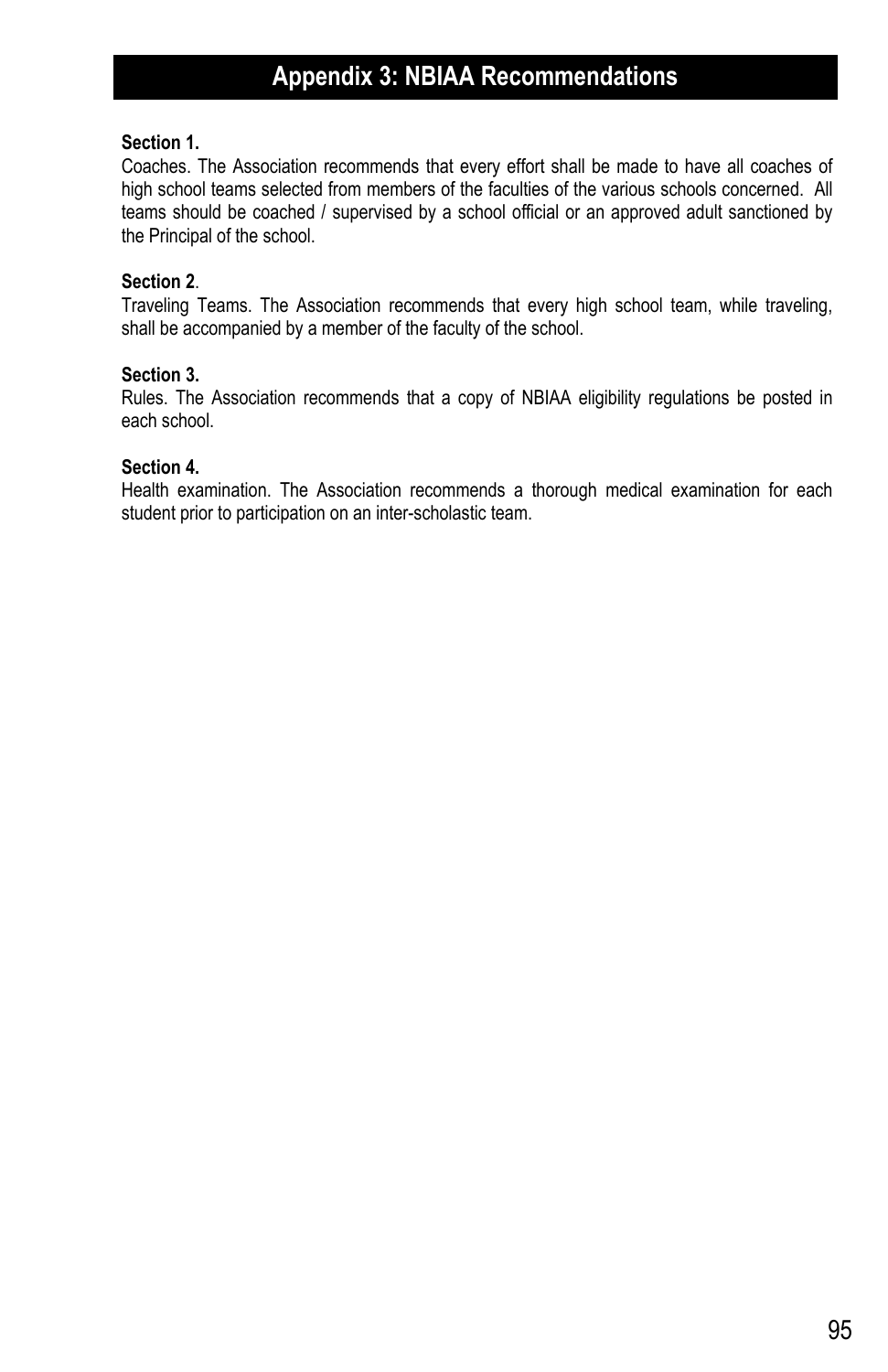# **Appendix 4: NBIAA Awards Information**

# **NBIAA Excellence Awards**

The New Brunswick Interscholastic Athletic Association introduced these annual Awards in 2006. Graduating student athletes from across New Brunswick may be nominated to receive the **Raymond Légère Excellence Award** and the **William S. Ritchie Excellence Award.** 

All selected student athletes will receive this award, which is named in honour of Raymond Légère, a member of the Moncton's Wall of Fame as a builder. Raymond taught physical education in many schools in New Brunswick. His love for coaching was only overshadowed by his love of physical education and the values it taught young people. He was the director of physical education for years at Vanier High School and École Mathieu-Martin.

The top two student athletes selected each year, one male and one female, in each school category, will receive the top award, which is in honour of William S. Ritchie, a member of the New Brunswick Sports Hall of Fame and a past Executive Director of the New Brunswick Interscholastic Athletic Association. He served on the board of directors for Canadian School Sports Federation from 1970- 1982 and he was inducted into the Canadian Basketball Hall of Fame in 1997.

### **Mission**

The NBIAA Excellence Awards promotes high standards of achievement, attitude and ethics in high school athletics.

The NBIAA will promote participation and sportsmanship to develop good citizens through interscholastic activities which provide equitable opportunities, positive recognition and learning experiences to students while maximizing the achievement of educational goals.

### **Eligibility**

These awards are open to all graduating student-athletes who have shown outstanding qualities of excellence throughout the school year, while participating in NBIAA sports. Male and female awards will be granted each year per school classification.

### **Conference Nomination Process**

Schools may nominate one or more graduating athletes. Each nomination must include the athlete's name, grade, age, sport(s), along with their significant attributes using the award's criteria listed below. The nomination forms can be downloaded from the NBIAA website. www.nbiaa-asinb.org Each conference will select 3 males and 3 females (AAA, AA & A). A total of 24 athletes will be selected across the province.

### **Selection Process Criteria**

- Participation in sport(s)
- Attitude and Effort
- **•** Leadership Abilities
- Dedication and Enthusiasm
- Special Attributes or Circumstances

The selection committee, consisting of NBIAA Executive Committee members, will announce the winners at the annual banquet held in April at St. Thomas University.

**Awards -** The award recipients will receive a personalized plaque and certificate.

### **Send nominations to the Conference Presidents by April 1st.**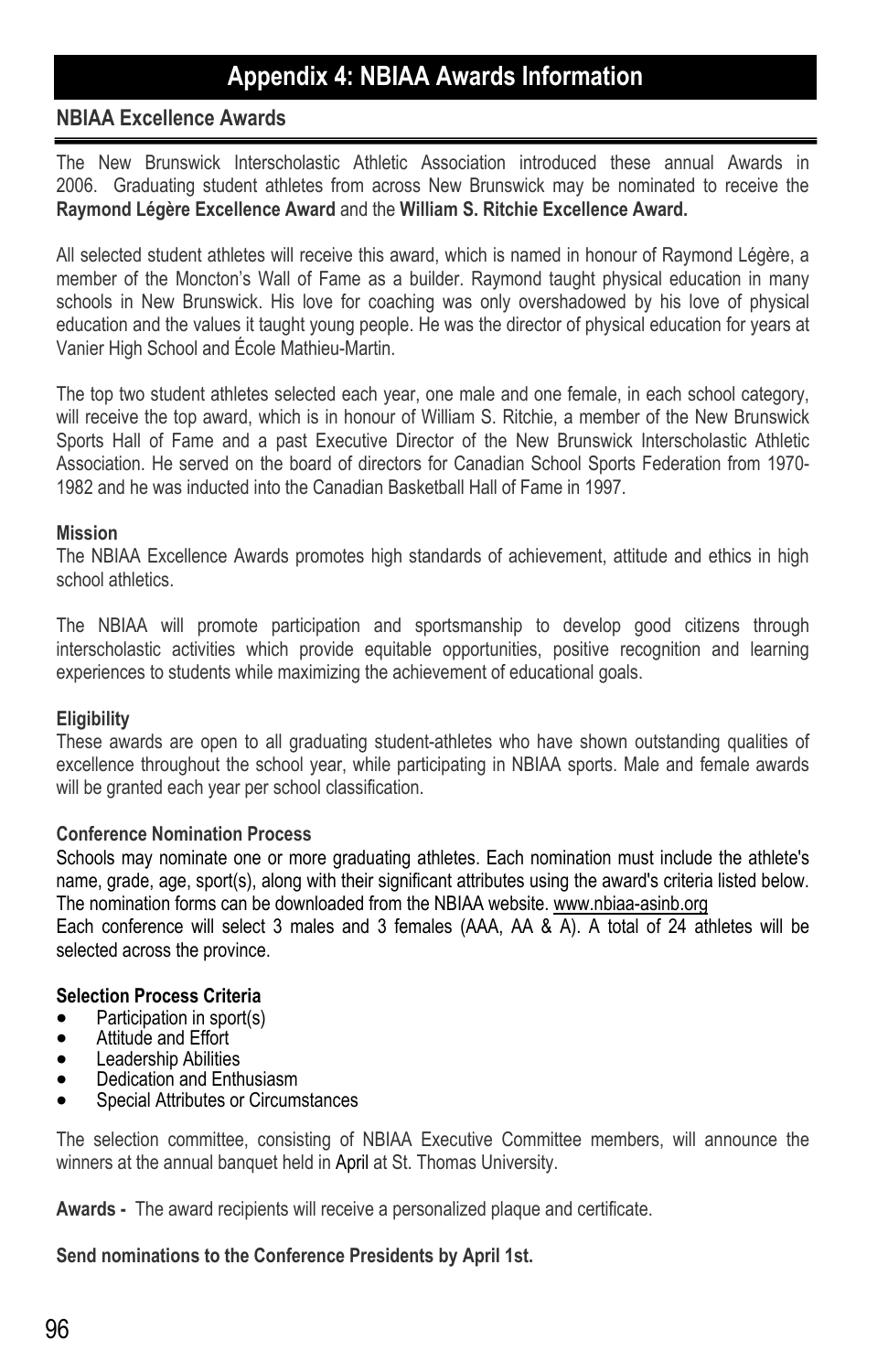In 2004, the NBIAA Executive Committee introduced the Most Sportsmanlike Coach of the year award. This award is named after Emery Johnson, the former athletic director of Dalhousie Regional High School, who passed away in November, 2003.

The Emery Johnson Memorial Award aims to recognize the outstanding lifetime achievements and significant contributions coaches have made to their students and the NBIAA school sports programs. The NBIAA recognizes that high school sports are made up of not only players and participants, but also great coaches and leaders that guide the student-athletes on and off the playing field.

# **Selection Process Criteria**

In submitting your nomination, please comment on why you are nominating this person, taking the following into consideration:

The coach has, by example, consistently shown good sportsmanship while coaching and has brought credit to him/herself and the school.

Further, the coach shows:

- proper acceptance of officials' judgments/decisions
- positive encouragement of player performance and bench behaviour
- general deportment and interaction with other coaches and athletes

You can provide specific examples if you wish.

## **Submission:**

Each nomination form must include your name and school, name and school of nominee, sport(s) of nominee and years of coaching, relevant testimonials and references. Please note - submissions are welcome from students, parents and other, but should be directed through the school. The nomination forms can be downloaded from the NBIAA website. www.nbiaa-asinb.org

Note: The nominations submitted will stand for five years and the school will be contacted prior to the selection process.

The Emery Johnson Memorial Award will be presented at the annual banquet held in April.

### **Send nominations to the NBIAA by April 1st**

by e-mail: nbiaa@gnb.ca

# **Adjudication:**

The NBIAA Executive Committee will adjudicate this award.

# **NBIAA Merit Award**

On retirement from teaching, current and former Executive Committee members and Conference Presidents shall receive a memento to recognize their contribution to high school sports in New Brunswick.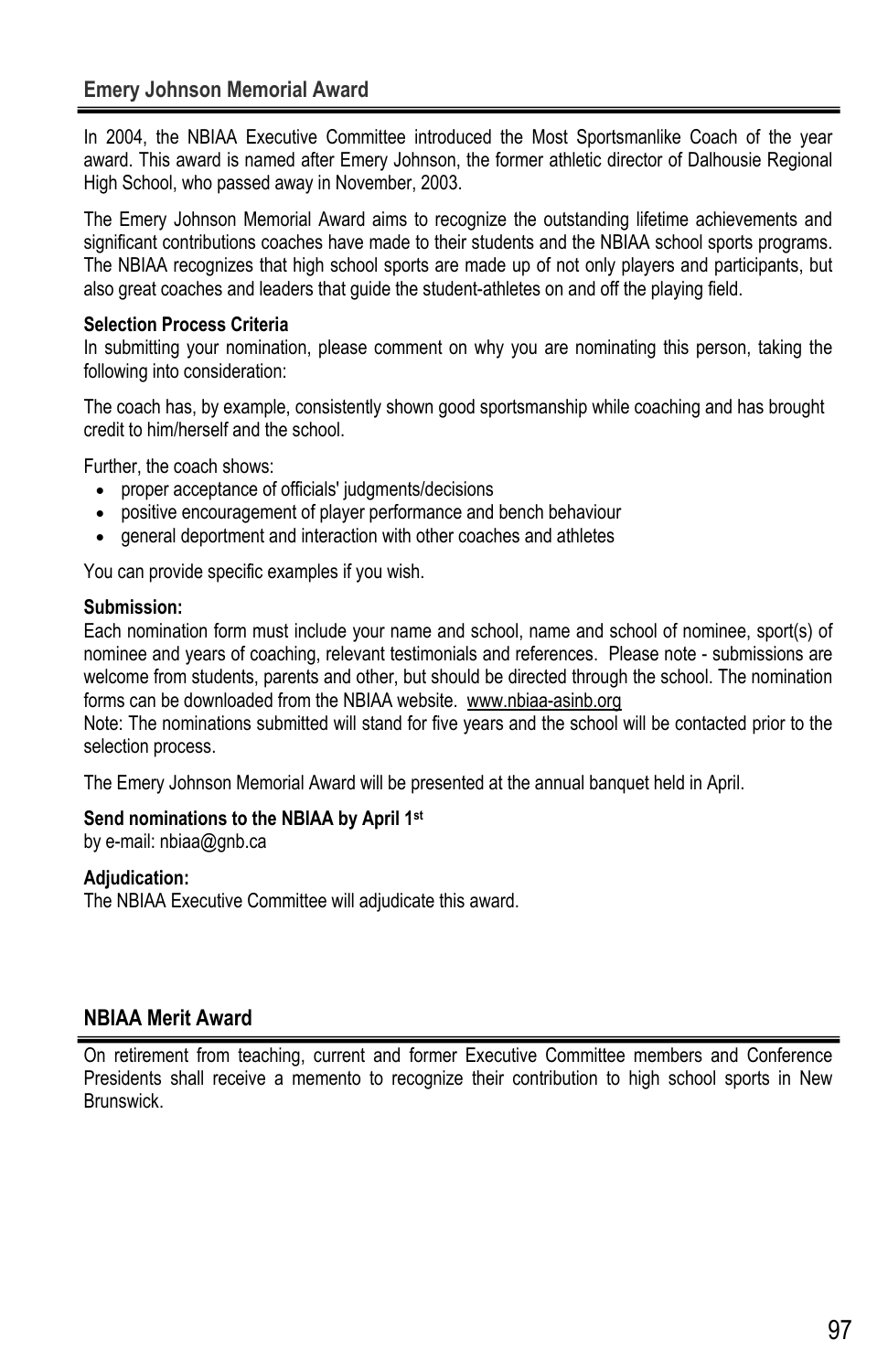# **Team Sportsmanship Award**

In 2014, the New Brunswick Interscholastic Athletic Association introduced the 1st Annual School Sportsmanship Awards. In 2017, the 'School Award' was modified to a 'Team Award', where NBIAA member teams from across New Brunswick may be nominated to receive this team award. The nomination may come from another school or from their own school.

### **Mission**

The NBIAA Team Sportsmanship of the Year Award is to recognize a team, whose athletes, coaches and fans promote what sportsmanship is all about in every aspect of high school athletics.

### **Eligibility**

These awards are open to all NBIAA member teams who have shown outstanding qualities of sportsmanship throughout their season while participating in NBIAA events.

### **Conference Nomination Process**

Each team nomination must include a completed Team Sportsmanship of the Year Nomination Form. The nomination form can be downloaded from the NBIAA website.

Each Conference President will select their top three teams and forward their selections to the NBIAA office.

### **Selection Process Criteria**

The selection is based on the following criteria:

- Showing respect towards others.
- Creating a friendly and respectful environment while participating in NBIAA events.
- Being a gracious host and quest.
- Being modest in victory and gracious in defeat.

A total of 4 teams (one per conference) will be selected across the province to receive a NBIAA Team Sportsmanship Banner. The selection committee, consisting of the NBIAA Executive Director and 4 other Executive Committee members, will determine the winners. The Team Coach and captain from the selected schools, along with the Principal or their NBIAA Representative will be invited to attend the annual banquet held in April.

### **Awards**

The team recipients will each receive a personalized NBIAA Team Sportsmanship Banner and certificate.

### **Send nominations to your Conference Presidents by April 1st.**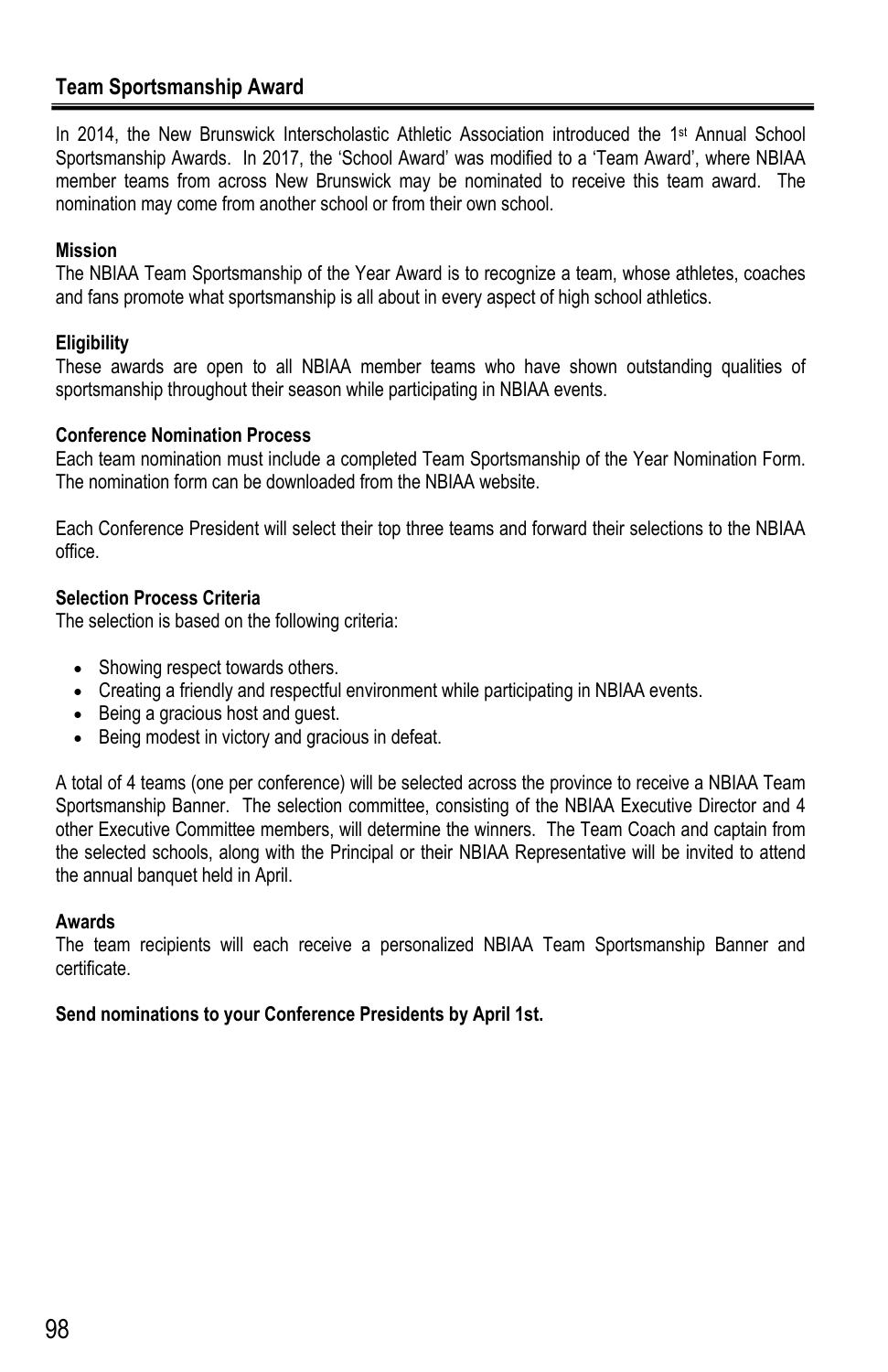# **NBIAA INSURANCE POLICIES ON STUDENT- ATHLETES**

**It is extremely important that all NBIAA representatives explain the Accident Insurance Policies to all coaches, players and parents.** 

# **Policy # ACL6626 – for all sports except hockey**

### **Procedure:**

- 1. Copies of the NBIAA ALLSPORT Athletic Accident Claim Forms should be kept by the coach for all games home and away. The forms are also available for download on the NBIAA Insurance Information section of the website.
- 2. As soon as there is an accident in a game or practice, the NBIAA ALLSPORT Athletic Accident Claim Form must be properly filled out and sent to the NBIAA office within 30 days.
- 3. Original claim forms and receipts are only required if there is no other insurance coverage and must be mailed to the NBIAA office. If the NBIAA insurance is being used as a secondary coverage, a copy of the claim form and receipts can be scanned and emailed to nbiaa@gnb.ca.
- 4. Once the NBIAA office receives the completed forms, they are signed off by the NBIAA Executive Director and sent to the insurance company.
- 5. The parents or guardian will be contacted by the insurance company on the claim request.

### **Accident Insurance Claim Forms are to be filled out within 30 days of a sport accident.**

**Coverage -** To provide protection against losses resulting from Bodily Injury due to accident for:

- Players, Coaches, Managers and Trainers (excluding Ice Hockey) participating in a practice or competition or being transported with other members as a group (three or more) to or from the place of such practice or competition throughout the entire season (from the date of first practice to the date season ends).
- Executive Officers, Member Teams and officiating crews (excluding Ice Hockey) during official games, practices and team travel throughout the entire season (from the date of first practice to the date season ends) and travel directly to or from residence and the place of such practice session or game along a normal and reasonable route, without delay or stop over.
- Student Volunteers, excluding Parent and Teacher Volunteers, and Student Volunteers in the Ice Hockey program while performing their assigned and supervised volunteer duties at the volunteer work site. Travel to and from the volunteer work site is excluded.

### **Benefit Highlights:**

- $\cdot$  \$10,000 Principal Sum in the event of death due to accident.
- Up to 200% of the Principal Sum in the event of loss of use of hands, arms or legs, quadriplegia, paraplegia or hemiplegia, loss of speech and/or hearing or dismemberment.
- Up to \$10,000 for the cost of prescription drugs, ambulance fees, hospital charges in excess of standard ward accommodation, licensed physiotherapist, certified sports therapists and chiropractor's fees; private duty nurses (R.N.) and miscellaneous expenses such as crutches, splints, braces, trusses, etc. Some of the benefits have their own maximums.
- Up to \$5,000 for dental treatment for all sports other than field hockey and rugby resulting from injury to whole and sound teeth (including capped or crowned teeth).
- Up to \$2,000 for dental treatment for field hockey and rugby resulting from injury to whole and sound teeth (including capped or crowned teeth).
- Up to \$500 if a bone or bones are fractured (including chip and linear fractures).
- Up to \$50 for emergency taxi transportation from the scene of the accident to the nearest hospital or doctor's office following an injury.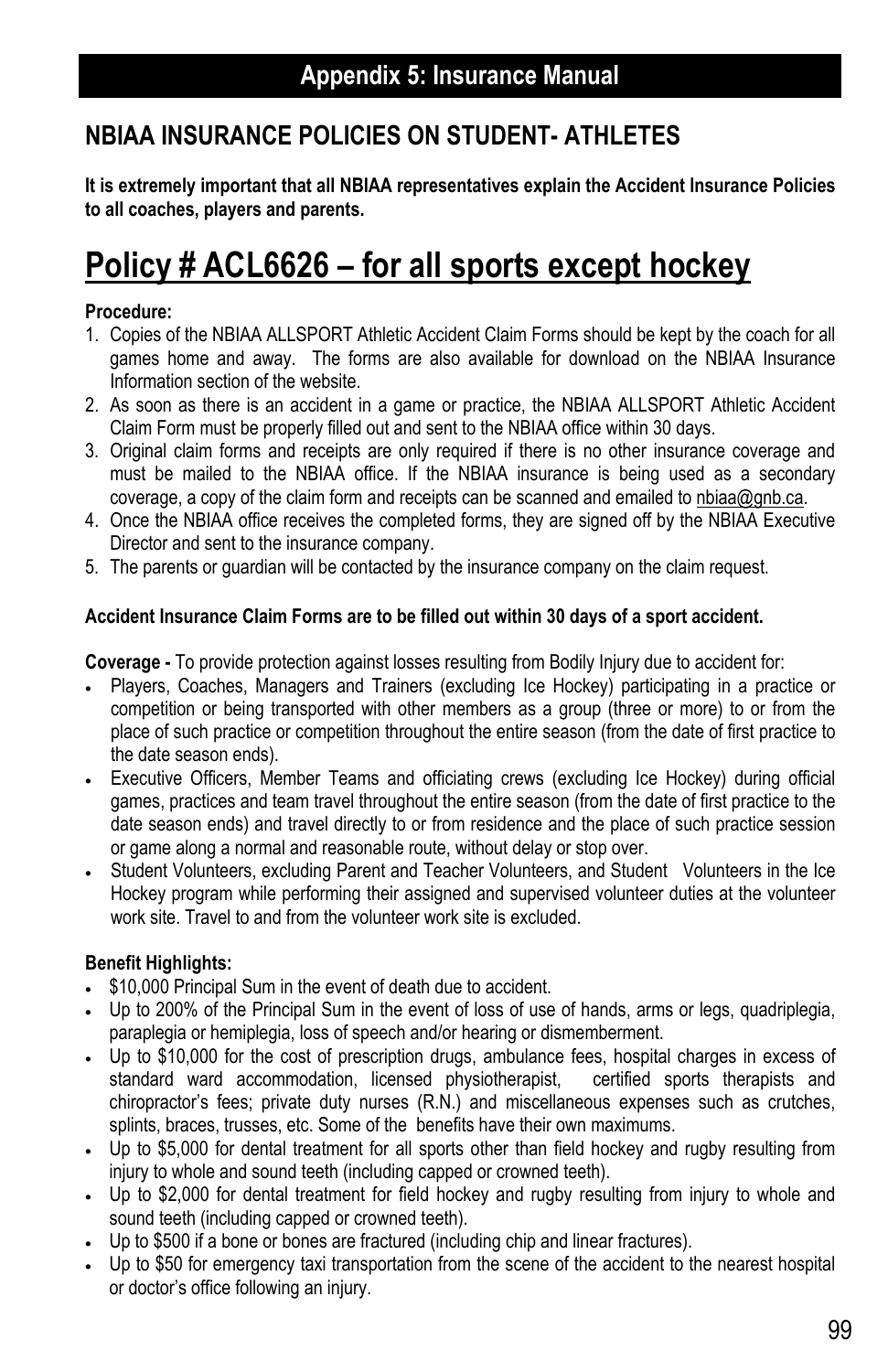- Up to \$5,000 if rehabilitation training is required as a result of a sports accident.
- Up to \$2,000 if tutorial courses are required during post-accident confinement.
- Up to \$20,000 for Permanent Total Disability Indemnity, as the result of injury occurring prior to age 65. Insured Person must be 18 years of age or over.
- Up to \$500 for Dentures or Bridgework
- Up to \$100 for Eyeglasses or Contact Lenses
- Up to \$1,050 for Special Transportation
- Up to \$3,000 for Prosthetic Appliances as the result of any one accident.

## **Notes**

- Any of the above losses, costs, expenses or treatments must be incurred within 52 weeks from the date of the accident.
- There is no limit to the number of accidents covered per Insured Person.
- The policy is subject to and does not contravene any Federal or Provincial statutory requirements with respect to Hospital or Medical Plans. Reimbursement of medical and medical expenses will be reduced by any amount paid or payable under any policy providing similar reimbursement expenses.
- Travel medical coverage outside Canada is recommended and available upon request.

# **Exclusions to the Plan:**

- Self-inflicted injuries, while sane or insane.
- Any of the hazards of aviation, other than while on a regular scheduled flight.
- Massage treatment.
- The purchase, repair or replacement of artificial teeth, dentures, fillings or crowns, except if specifically provided in the policy.
- Sickness or disease.
- Experimental drugs or medical treatment.
- Medical services rendered by physicians, surgeons, nurses, physiotherapists, certified sports therapists and chiropractors employed by or engaged by the Policyholder.
- Expenses by a person who is not covered under any Federal or Provincial Hospital or Medical Plan.

**The information shown is not intended to be a complete description of all terms, conditions and exclusions applicable to the coverage. In all cases, the cover offered by ALLSPORT Insurance are governed by the actual policy wording.** 

# **Hockey Insurance (Hockey Canada)**

Full coverage explanation can be found on the NBIAA Hockey website.

**Coverage -** To provide protection against losses resulting from Bodily Injury due to accident for players, coaches, managers, trainers, on and off-ice officials and volunteers that are on the official team roster during official games, practices and team/club travel throughout the entire season (from the date of first practice to the date season ends).

# **Benefit Highlights:**

- \$25,000 in the event of death due to accident.
- \$1,000,000 in the event of loss of all four limbs (quadriplegia), both lower limbs (paraplegia) or hemiplegia.
- \$30,000 in the event of loss of speech or hearing in both ears.
- \$35,000 in the event of loss of sight of one eye.
- Up to \$5,000 for the cost of prescription drugs, ambulance fees, hospital charges in excess of standard ward accommodation, licensed physiotherapist, athletic therapists and chiropractor's fees; private duty nurses (R.N.) and miscellaneous expenses such as hearing aids, crutches, splints,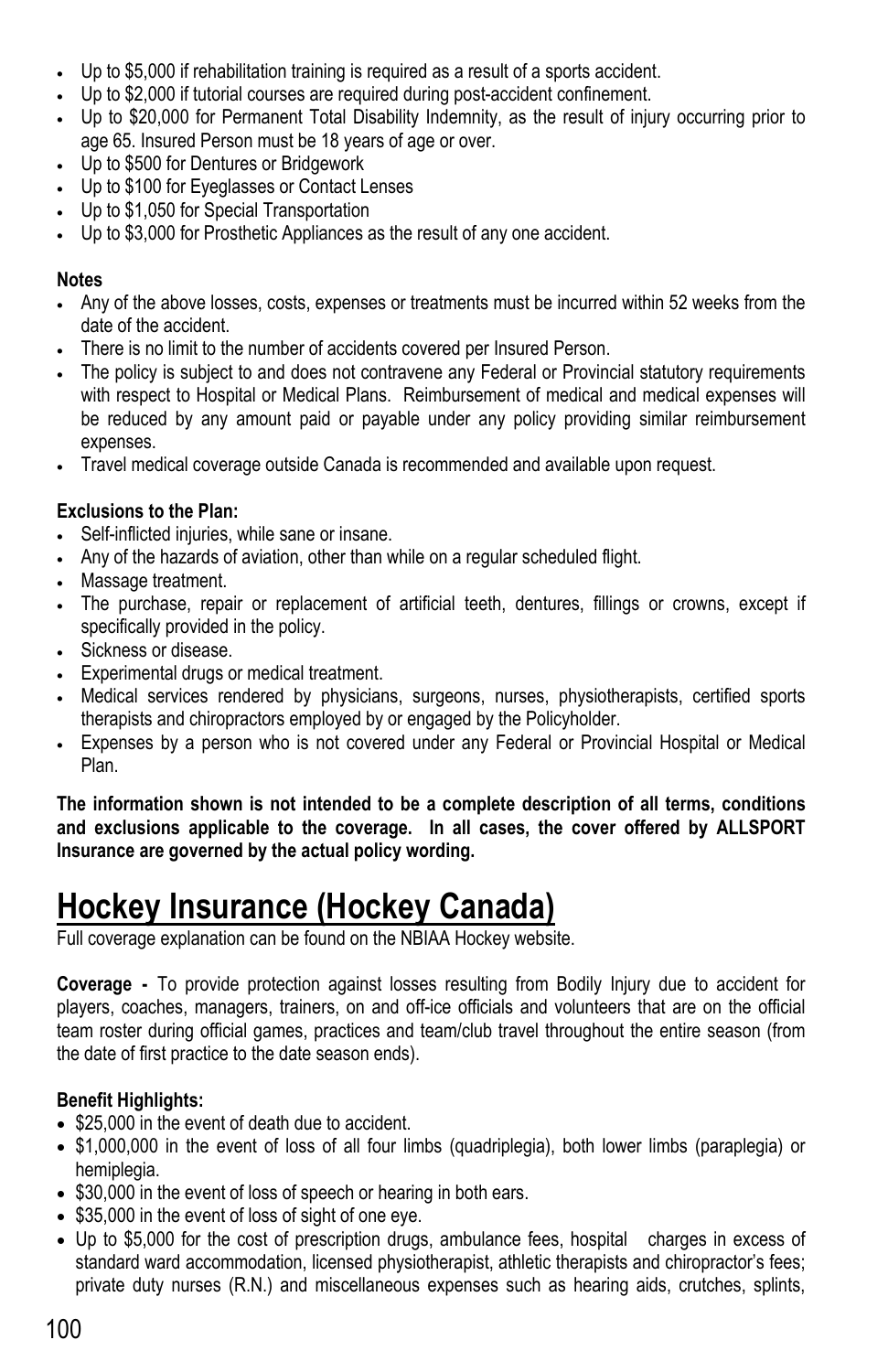casts, trusses and braces, but excluding replacement thereof. Some of the benefits have their own maximums.

- Up to \$2,500 for dental, when accidental injury to whole or sound teeth shall (including capped or crowned teeth), within 30 days, require treatment, the plan will pay for reasonable expenses actually incurred within 52 weeks after the date of the accident. \$1,250 per tooth or up to \$2,500 per injury.
- Up to \$140 for emergency taxi transportation from the scene of the accident to the nearest hospital or doctor's office following an injury.
- Up to \$2,000 if tutorial expenses of a qualified teacher are required during post-accident confinement.

### **Notes**

- Only Accident Report Forms received in the Branch office within 90 days of the date of accident will be accepted.
- Forms must be completed in their entirety or the forms will be returned.
- Forms must be faxed or emailed to HNB and NBIAA offices.
- Only original receipts and/or invoices are acceptable.
- Hockey Canada is strictly a supplemental insurer. If you have access to any other insurance, you must pursue it through them first. Hockey Canada shall cover those costs not covered by your primary insurance to our policy limits.

## **Exclusions to the Plan:**

- Benefits eligible for payment by an Employee's Private Medical and/or Dental Plan. The plan acts as second "payer" in all cases and can be used for deductibles/coinsurance not paid by the first "payer".
- Any benefits provided or paid by any Government Hospital or Medical Plans, whether or not the injured person is included in such plan. There are no payments for any non-resident who plays hockey in Canada without some form of primary coverage.
- The purchase, repair or replacement of eyeglasses or contact lenses, or prescriptions thereof.
- Sickness or disease either as a cause or effect.
- Injury resulting from war or any act of war, whether declared or undeclared.
- Air travel, except as a fare-paying passenger in an aircraft with a certificate of air worthiness to/ from a Hockey Canada sanctioned activity.
- Expenses of dental treatment incurred for the cost of replacement or repair of artificial teeth or dentures, permanent bridgework excepted.
- The expenses of a knee brace or similar device, the use of which is solely to allow an insured person to participate in a game or practice of hockey.
- Any expenses not submitted within 365 days of the date of the accident.
- Any accident report forms not submitted within 90 days of the accident.
- Equipment replacement.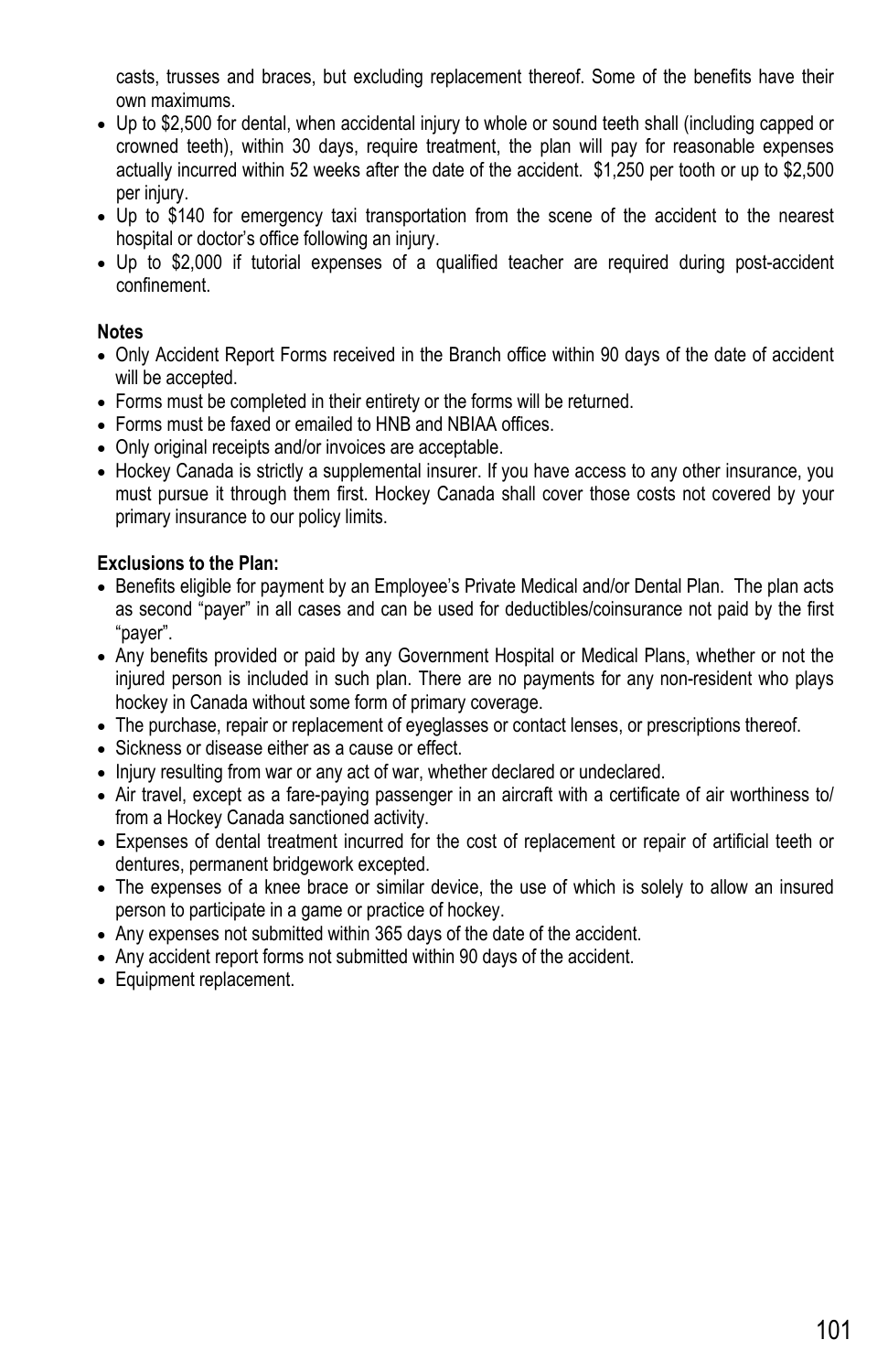# **Appendix 6: Tournament Manager's Handbook**

This handbook has been developed by the NBIAA to assist Tournament and Meet Managers who are responsible for the running of NBIAA sanctioned events. A pre-planned tournament or meet will run smoothly if specific guidelines are followed.

Schools are responsible for selecting a tournament or meet manager when they host NBIAA Regional to Provincial Championship events and to be sure they adhere to all NBIAA rules & regulations.

The individual charged with coordinating a regional to provincial championship shall be responsible for providing all involved schools and the Executive Director with a detailed report of the event. Failure to comply shall warrant a fine.

The following items are pre-set by the NBIAA: (Do not make any changes unless permission is granted by the Executive Director)

- 1. Date of tournament or meet
- 2. Tournament and meet format
- 3. Awards NBIAA Banner, NBIAA Medals (Provincials)
- 4. Budget limitations
- 5. Rule modifications
- 6. Officials expenses
- 7. Game equipment
- 8. Facility specifications

Tournament Managers must remember they are running a NBIAA Regional to Provincial Tournament and not a local school tournament.

Check List for Tournament Manager:

- 1. Select tournament or meet location.
- 2. Reserve facilities as soon as possible. Consider the following in selecting facilities:
	- a) Dressing rooms enough available
	- b) Seating try to forecast the anticipated attendance
	- c) Internet connection for potential broadcasting
	- d) Parking
	- e) Lighting
- 3. Formulate tournament or meet budget based on NBIAA guidelines.
	- The Tournament Manager must follow the following procedures:
		- a) Entry fees are to be charged to competing schools including host school for all activities except the Final 12 Basketball. Please refer to O.R. 5.1 for the entry fee amounts to be charged to participating schools.
		- b) If securing additional sponsors, please review with the NBIAA.
		- c) Please refer to O.R. 5.3 for admission prices.
		- d) The host team will be responsible for all game equipment.
		- e) The cost of janitor services can be included under expenses. Receipts are required.
		- f) For the financial reports, please refer to the Financial Affairs section in O.R. 5.1.
		- g) **Hospitality Expenses** are the responsibility of the **HOST** school.
		- h) The selection of tournament all-stars and MVP are prohibited. Player of the game / match recognition is permissible.
		- i) Appropriate music will be provided by the host school.
- 4. Design schedule according to NBIAA regulations.
- 5. Send schedule to NBIAA Executive Director for approval.
- 6. Contact officials' association for assigning official. (Make sure they are familiar with NBIAA rule modifications)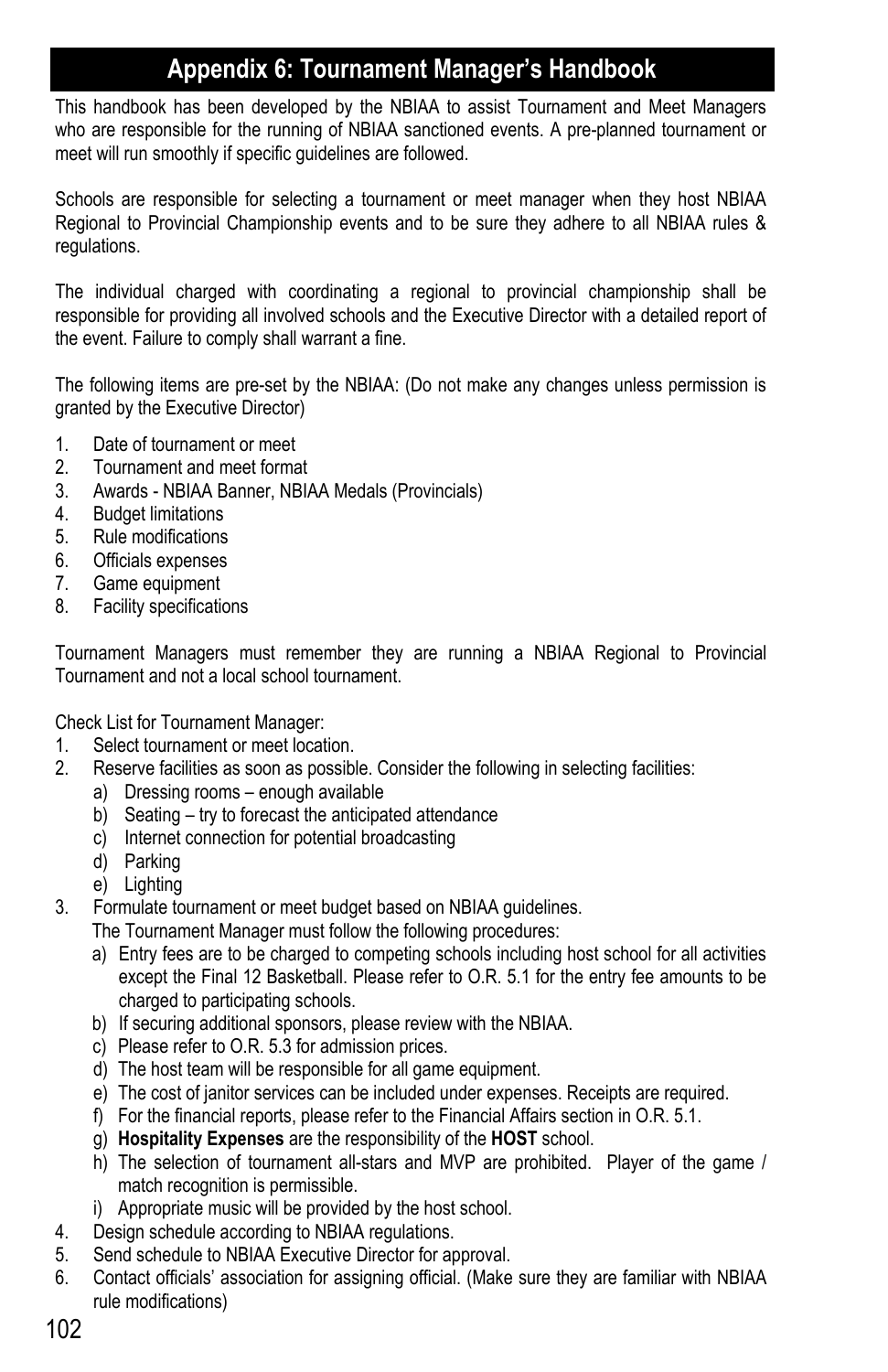- 7. Secure proper game/score sheets for tournament games.
- 8. List equipment required for tournament or meet.
- 9. Recruit tournament doctor or St. John Ambulance.
- 10. Recruit tournament or meet personnel:
	- a) Scorers
	- b) Statisticians
	- c) Ticket sellers
	- d) Bilingual game announcers
	- e) Decorations and ceremony personnel
	- f) Timers
	- g) Hostesses
	- h) Media personnel
	- i) Facility maintenance personnel
- 11. Establish Protest Committee made up of three (3) adults with knowledge and experience in the sport being played (Example: Tournament Manager, Head Official or crew chief and neutral knowledgeable adult)
- 12. Establish a security committee. (Review O.R. 9.5)
- 13. Establish procedure for Awards Presentation (Provincials).
- 14. Make Press Release on tournament or meet.
- 15. Send information package (see the Language Policy in Article 13 of the Constitution) to coaches of teams entered in tournament or meet. Include the following:
	- a) Tournament schedule
	- b) Entry fee
	- c) Directions to tournament site
	- d) Accommodations available
	- e) Restaurants available
	- f) Facility phone number for emergency purposes
	- g) Explain team bench / area procedures
	- h) Explain uniform colour responsibility
	- i) Emphasize proper conduct by coaches and players will strongly be enforced
	- j) Warm-up time limit
	- k) Half-time game activities
	- l) Post game activities
- 16. Secure Provincials Awards and Banners from the NBIAA.
- 17. Obtain schedule of officials both minor and major officials. Pay officials before game if possible. Keep receipts of officials' expenses.
- 18. Oversee the operation of the tournament or meet.
- 19. Carry out NBIAA Provincial Award Presentation using the script at the end of competition.
- 20. Contact NBIAA and Media with tournament or meet results after the event.
- 21. All game sheets and penalties must be sent to the Conference President/League Coordinator and the NBIAA within 24 hours of the event; incident reports must be sent within 72 hours.
- 22. Prepare financial report for NBIAA and send to the NBIAA Executive Director within 30 days of tournament or meet. Include the following in the report:
	- i) Final results if not previously sent
	- ii) Financial Report submit all receipts approved by NBIAA regulations
	- iii) Recommendations
- 23. Send thank you letters to volunteers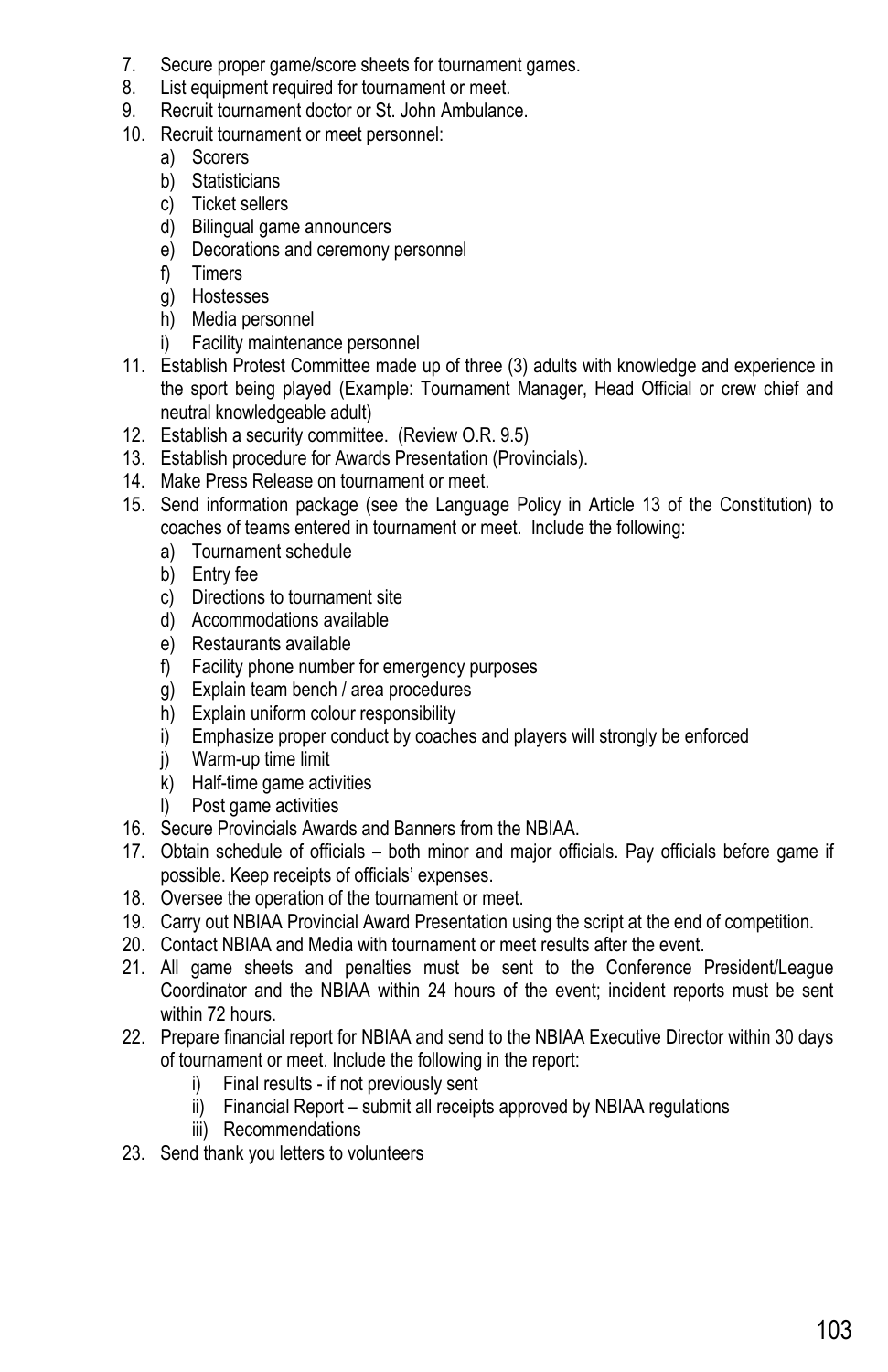# **Appendix 7: NBIAA Hosting - Minimum Standards for all Provincials and Senior Regionals**

**We also recommend that these standards be followed for NBIAA Junior Regional events and if some cannot be met, the conference presidents must be in agreement.** 

### **Accommodations**

Depending on the particular competition being hosted, accommodation requirements can vary greatly. Although it is preferable that required accommodations be near the competition site (60 km maximum one way), it should be noted that smaller communities away from the host site may need to be used. When accommodations are required, the tournament committee should attempt to negotiate a reduced rate for visiting competitors and inform all conferences of the arrangements. Where possible, block rooms with the NBIAA sponsor hotel when one exists in the area. Inform the hotel that teams attending provincials will likely not be known until the weekend before provincials and request that they hold all block booked rooms until 9:00pm on the Monday prior to Provincials.

**Note:** NBIAA has an accommodation agreement with InnVest Hotels (Comfort Inn). With this in mind, the tournament committee should use an InnVest Hotel, when one exists in the area. InnVest Hotels offer a competitive NBIAA rate and terms as well as offer financial support to the NBIAA. Please see the Proud Sponsors of the NBIAA, at the bottom of the NBIAA website and click on the InnVest Hotels logo for a complete hotel listing or refer to the back of the NBIAA Handbook for the InnVest ad.

### **Concessions**

Depending on the nature and location of the meet, concessions may or may not be necessary; therefore, concessions should be provided at the discretion of the organizing committee and with menu choices that keep the best interests of the student athletes in mind (Nutrition Policy 711). No alcohol is to be served at NBIAA events, as per O.R. 11.5.

### **First Aid**

A first aid station must be available with first aid certified personnel. Please be sure to consult the Safety Guidelines for Physical Education.

### **Playing facilities**

Prior to determining the location, the school host, conference and officials must approve of the playing conditions.

### **Indoor venues:**

- All floor lines must be of a consistent color and clearly visible to players and officials.
- The playing area must be flat and of a consistent material to allow for safe play.
- The gym must be adequately lite to ensure clear visibility for players and officials.
- Score keeper's devices must be clearly visible to coaches, spectators, and officials.

#### **Outdoor venues:**

- All required lines must be clearly identified and visible to players and officials.
- The playing surface must be flat, without holes and of a consistent material (grass or turf), which is maintained in order to allow for proper play and safety. It must be free of all debris and water.

### **Admission**

Entry fees for spectators must be collected at all regional/championship events\*. We highly recommend that outside facilities are fenced. \*Exceptions – Golf, badminton and cross-country.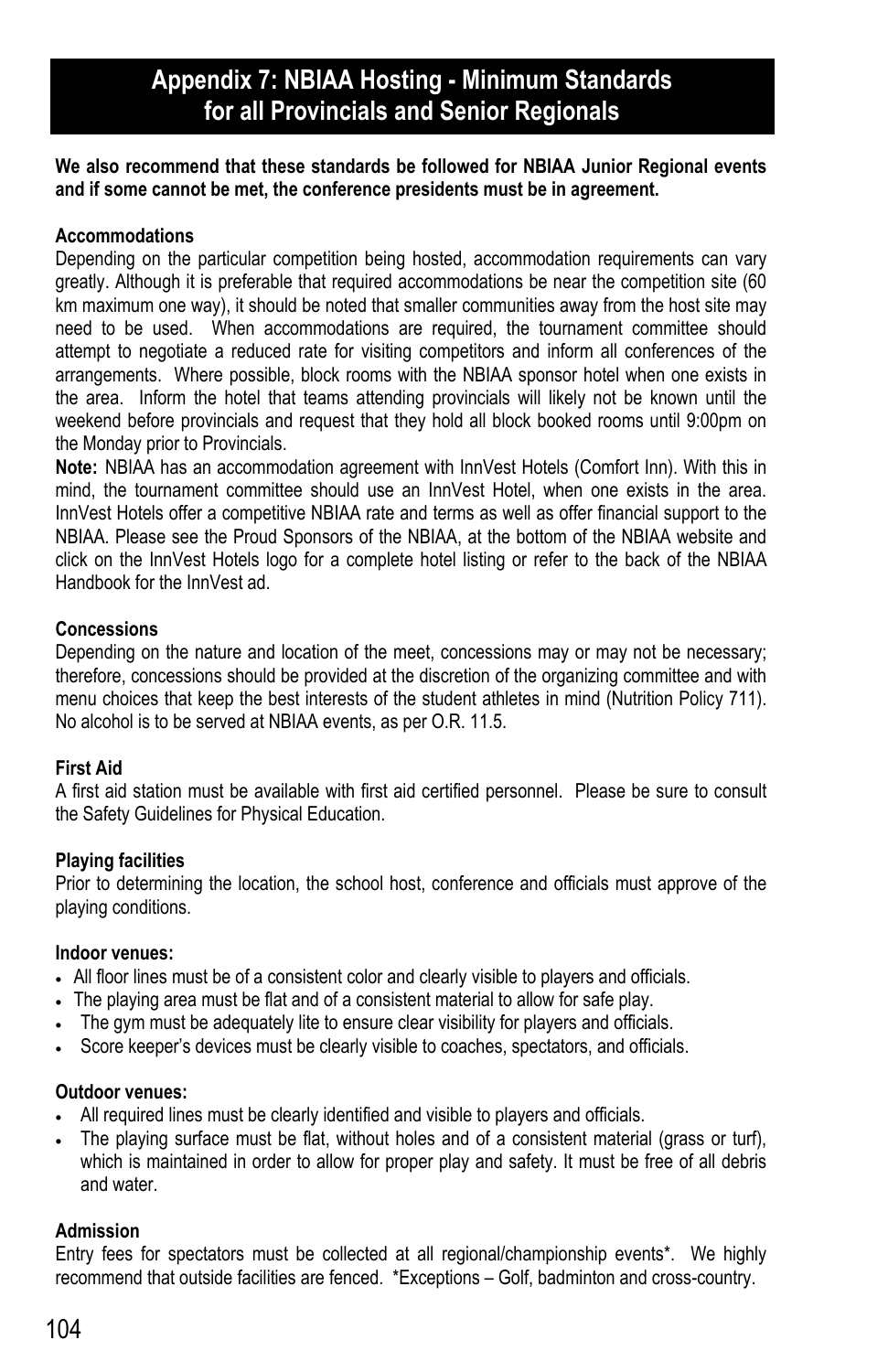## **Sound System**

A proper sound system must be used for the playing of warm-up music / national anthem, as well as the announcing of players. The national anthem must either be an audio file or performed by an individual and must also be bilingual or instrumental.

### **In addition to following the recommendations contained in the NB Safety Guidelines, the following facility requirements are needed at the host locations:**

### **Badminton**

- A minimum of 4 double courts is required to host.
- All courts must have a minimum of half a meter of clearance between courts and 1 m on the ends.
- The minimum ceiling height shall be 7m.
- Seating for spectators should accommodate a minimum of 150 people.
- Adequate change facilities to accommodate the players.

### **Baseball**

- A minimum of one (1) field with lights.
- Minimum field dimensions as indicated by baseball Canada (midget).
- The dugouts must be covered.

### **Basketball** (Provincial Sectionals & Finals)

- FIBA court dimensions for regulation are 28m by 15m (25m x 15m minimum).
- Seating for spectators must be able to accommodate a minimum of 200 people.
- There must be a minimum one meter free zone around the court.
- Floor markings and backboards must comply with rule specifications.
	- Rectangular key 19' long to the center of the circle by 12' wide
	- 3pt line –19' 9" radius to outside of line
	- Rectangular board  $-1.8$ m wide by 1.05m tall
- Must have proper functioning score clock with 24 second clocks on both ends.
- Wall safety pads must also be provided as per the NB Safety Guidelines.

### **Cheerleading:**

- Facility A 42' x 42' matted surface for the performance floor and an additional one for warm ups (preferably near the main floor).
- Seating for spectators in the main gym area must be able to accommodate a minimum of 200 people, plus seating area for all the teams.
- Limited entry points to ensure a secure gate for admissions.
- Area available for teams to get ready.

### **Cross Country**

- The course should be laid out in an area that will provide a variety of terrain for all distances to be run.
- Essential that each route be clearly marked to avoid confusion for the participants.
- Races are encouraged to incorporate a looped distance.
- Although parts of the course should be challenging, care must be taken to avoid routes that could be dangerous in the event of rain or snow conditions.
- The start line must be at least 50m wide and half of the race route must be a passable area with a minimum width for being no less than 1m for no more than 250m.
- Ample washrooms and change facilities to accommodate 256 runners, plus spectators.

### **Field hockey**

- Regulation size field hockey field as established by FIH 91.40m x 55m wide.
- . It is highly recommended to use a synthetic turf field and to try to have two fields available.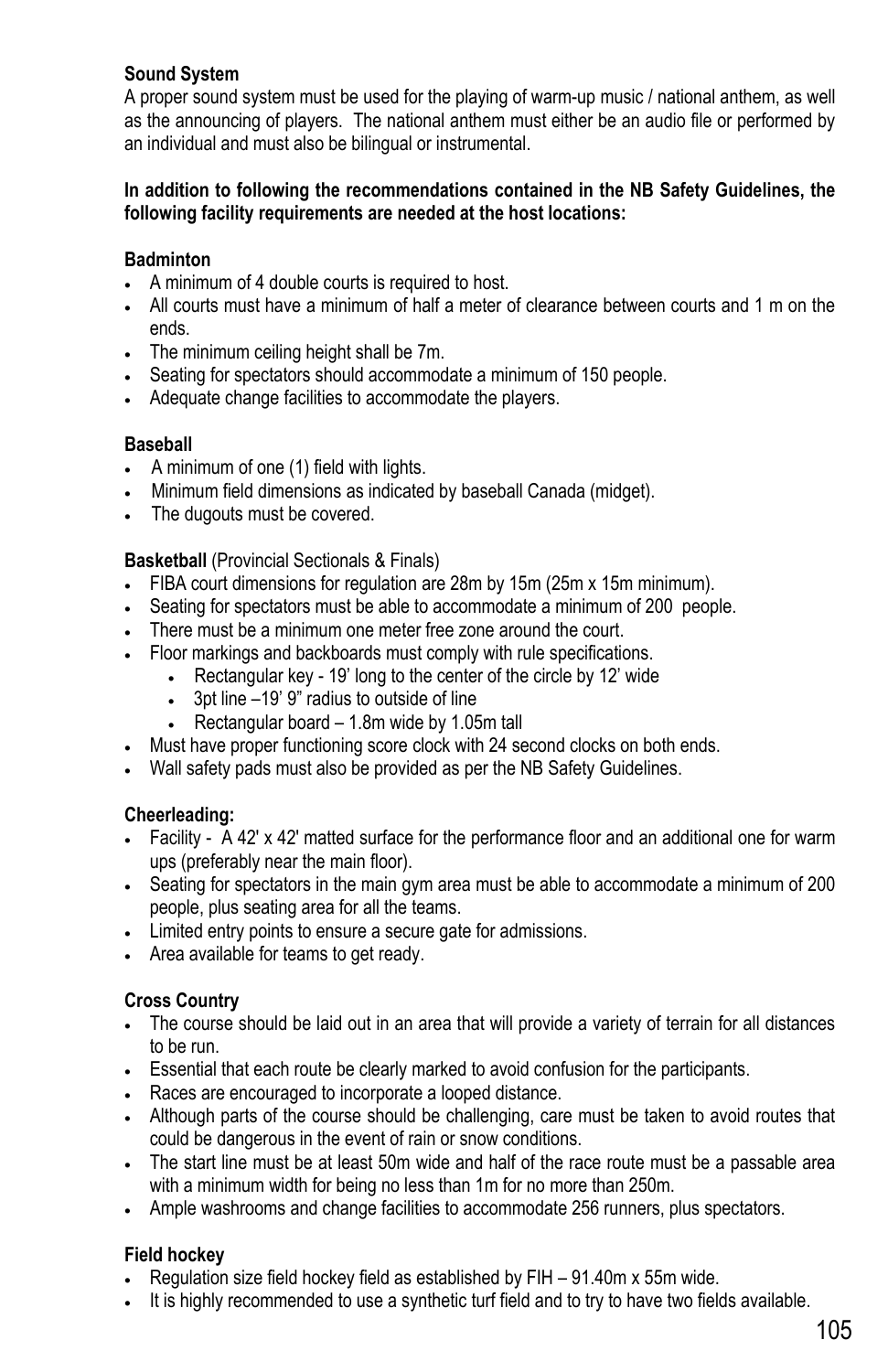- Must supply a bench for each of the two teams and it is recommended to provide temporary shelter.
- The net must be regulation size  $-3.66$ m wide x  $2.14$ m and in good condition, without holes.
- Must have access to changing and washroom facilities.
- The host school must provide two game balls for each game.

## **Football:**

- A synthetic turf field is required.
- Adequate change room/shower facilities for 40 players per team.
- Change room for officials. Game Officials will normally arrive approximately 1 hour prior to game time. Please ensure they have access to dressing rooms and to shower facilities following the game. The dressing rooms must be able to be secured (locked) during the game, and should not be accessible to others until after the officials have vacated the premises following the game.
- An announcer, P.A. system, timer, scorekeeper, a vantage point for videotaping and or coaches observation.
- Suitable goal post padding is required.
- The Home Team is responsible for field security. In the interest of safety, spectators should be kept at least 10 yards back from the sidelines.
- Adequate parking & spectator seating.
- Access to field for emergency vehicles.
- Washroom facilities for spectators.
- Limited entry points to ensure a secure gate for admissions.

## **Golf**

- 18 hole regulation golf course is required for Provincials and recommended for Regionals.
- Must have access to the 'club house '.
- The ground must be available for practice rounds the day before the tournament.

### **Hockey**

- Must have access to four locker rooms with showers and 1 official's room with showers.
- Rink surface must be a minimum of NHL size (85 x 200).
- When possible, have a room to store equipment.
- Seating for spectators must be able to accommodate a minimum of 500 people.

# **Rugby**

- The minimum field dimensions would be 68m W x 112m L (122m max) 6.11 m end zone. 100m playing field – 6m to 11m max end zones.
- All goal posts must be properly padded.
- Must supply a bench for each of the two teams and it is recommended to provide temporary shelter.
- Must have access to change facilities and washroom facilities for spectators.
- All fields must have 14 flags (1.25m in height), 7 per side, placed properly (minimum 3.4m for uprights).

# **Soccer**

- Two fields must be available within 50km of each other. The semi-final games must be played on the same type of surface, either grass or turf.
- Field dimensions 45m (90m max) x 90m (120m max). Width of the lines must be the same and must not be more than 12 cm.
- It is highly recommended to use a synthetic turf field.
- All lines must be clearly identified and marked appropriately, including technical areas.
- Proper corner flags must be used.